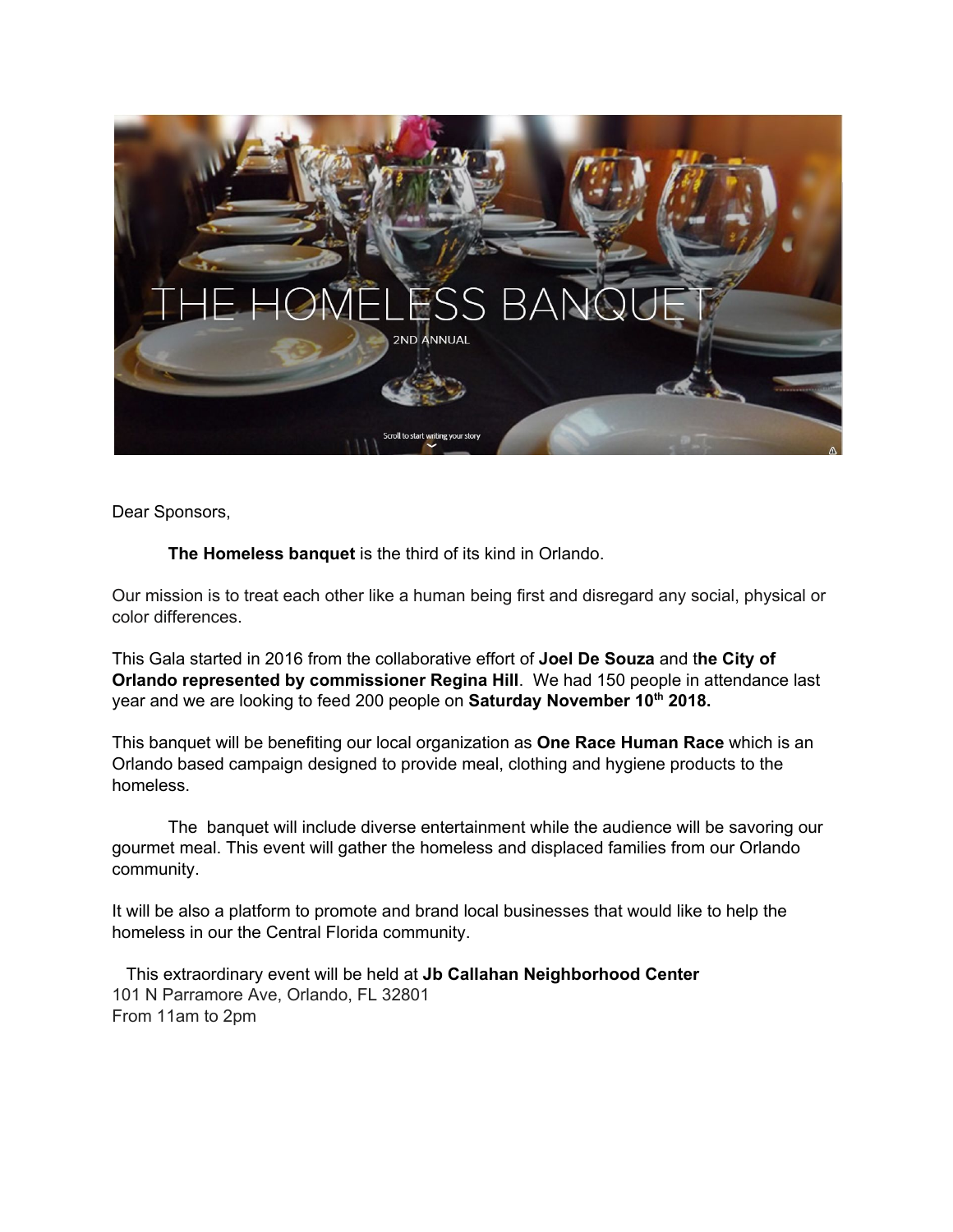We are looking for diverse groups and organizations to sponsor the **Homeless banquet** .

By using our enhanced marketing and advertising strategies, as well as extensive public relations campaign, we are certain to capture the spotlight. By becoming a sponsor ,You will not only benefit from reaching a targeted audience of 5,500 locals , you will also gain access to various external networks such as national printed and online publications, television and radio.

To secure your sponsorship, please see the attached documents .We are truly grateful for your kind consideration and look very much forward to your participation in the event. It is guaranteed to be a success and an unforgettable banquet..



## **SPONSORSHIP OPPORTUNITIES**

**Platinum Ultimate Package-----------------\$1000**

- Your company promotional introduction for 5 minutes
- Company logo included in our 8' x 8' designed Banner / Signage
- Submitted company logo placed on all printed and digital materials
- Host will verbally announce company throughout banquet
- Mention in email distribution sent out to over 5,000 mailing list
- Facebook Link Promotions (Continuous Web Advertising (logo))
- Twitter Branding
- Daily social media mentions
- Link on the event website
- Full color ad in the event pamphlet-program /flyer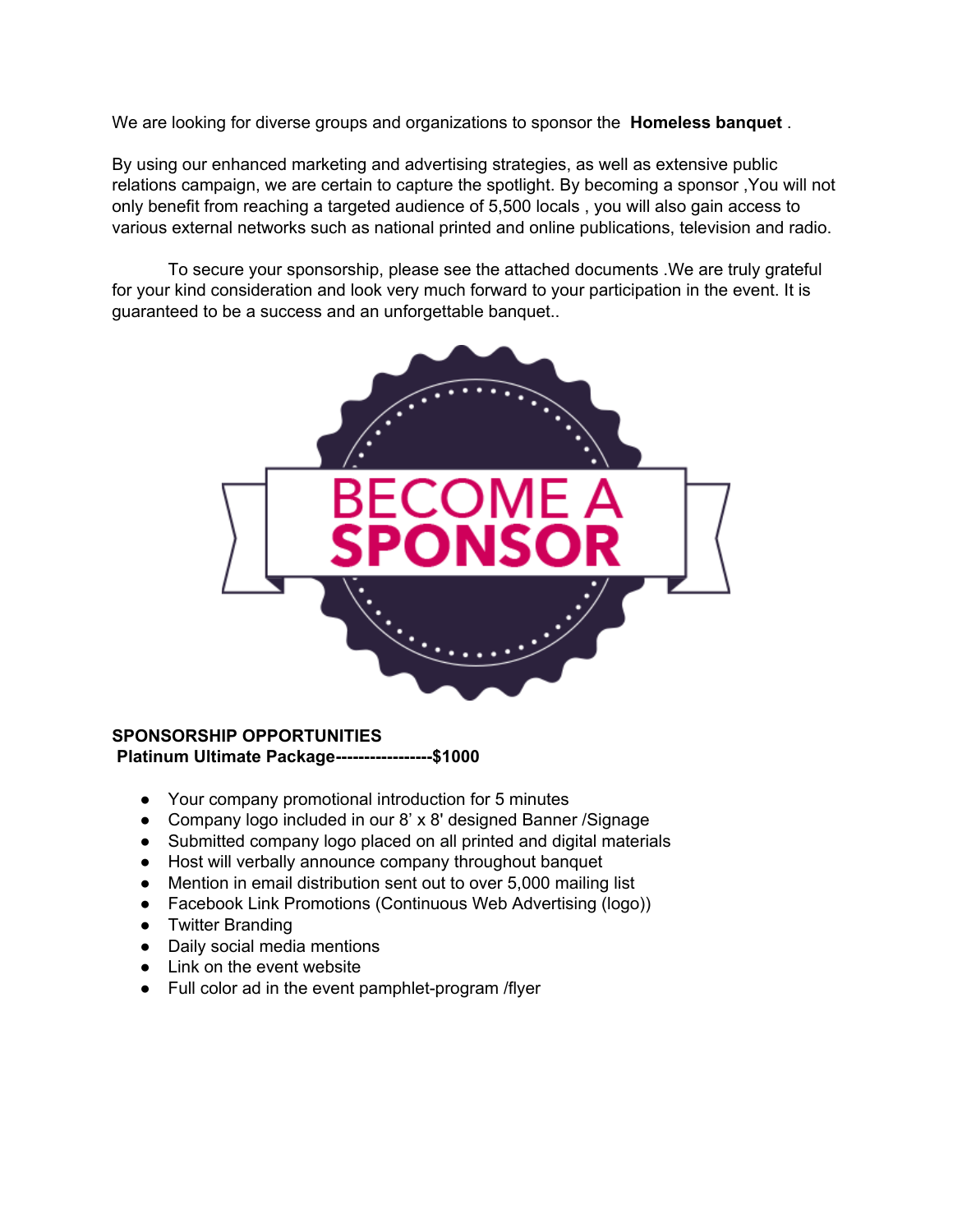## **Silver General Package-------------\$500**

- Company logo included in our 8' x 8' designed Banner /Signage
- Submitted company logo placed on all printed and digital materials
- Host will verbally announce company throughout banquet
- Bi-weekly social media mentions
- Logo on the event website
- Full color ad in the event pamphlet-program /flyer

## **Standard Package -----------------\$200**

- Company logo included in our 8' x 8' designed Banner / Signage
- Submitted company logo placed on all printed and digital materials
- Host will verbally announce company throughout show
- Logo on the event website
- Full color ad in the event pamphlet-program /flyer